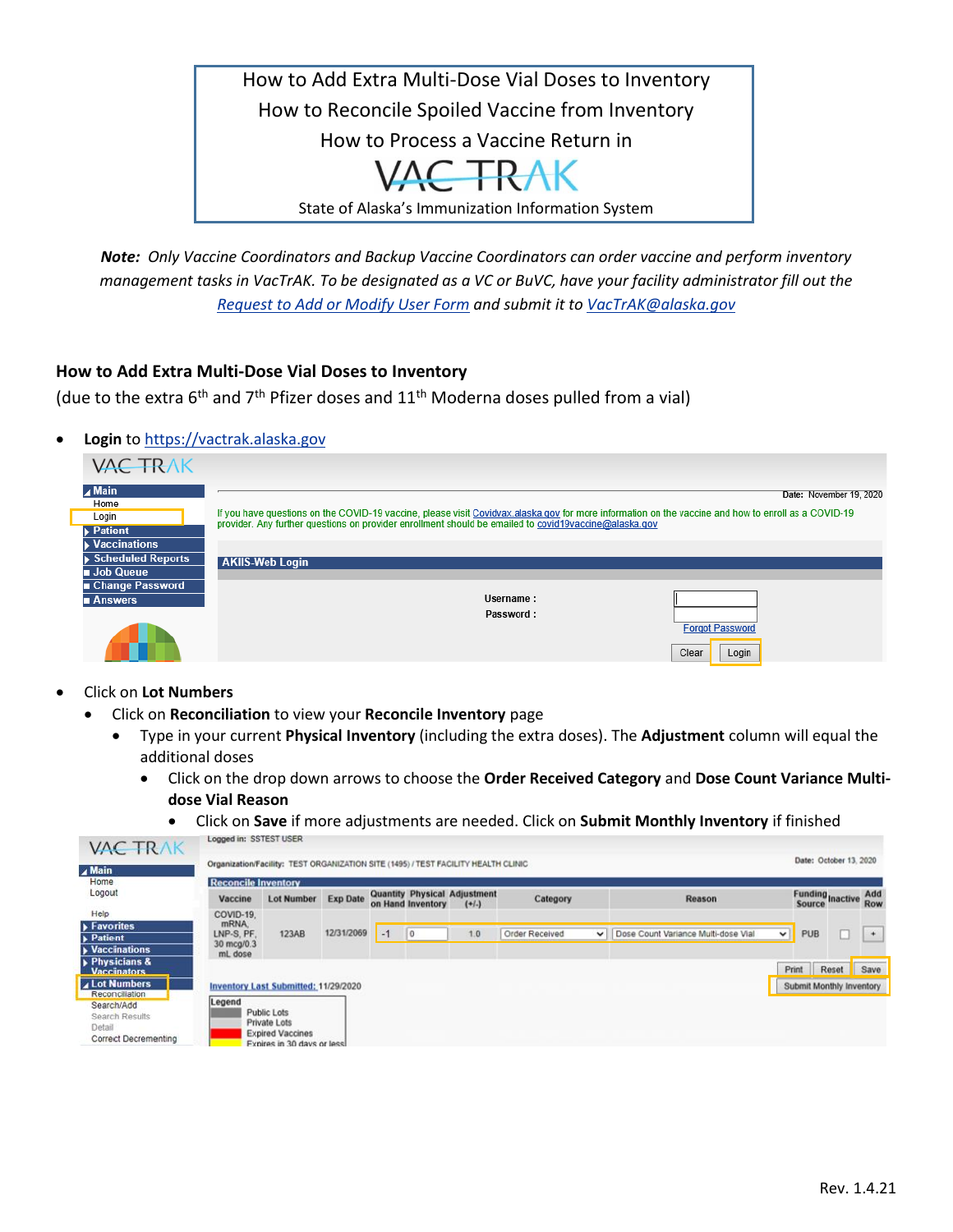## **How to Reconcile Spoiled Vaccine from Inventory**

- **Type** in current **Physical Inventory** (minus the spoiled doses). The **Adjustment** column will equal the spoiled doses
	- Click on the drop down arrows to choose the **Spoiled Category** and the appropriate **Reason** 
		- For COVID vaccine temporarily stored at 36-46<sup>o</sup>F and not administered within the allowed time period (5 days for Pfizer and 30 days for Moderna), choose the **Refrigerator/Freezer Too Warm Reason**
			- Click **Submit Monthly Inventory**

| <b>VAC TRAK</b>                                                  | Logged in: SSTEST USER                                                             |                                             |            |  |                   |                                                |          |    |        |        |                             |                        |                                 |                     |  |  |     |
|------------------------------------------------------------------|------------------------------------------------------------------------------------|---------------------------------------------|------------|--|-------------------|------------------------------------------------|----------|----|--------|--------|-----------------------------|------------------------|---------------------------------|---------------------|--|--|-----|
| $\blacktriangle$ Main<br>Home                                    | Organization/Facility: TEST ORGANIZATION SITE (1495) / TEST FACILITY HEALTH CLINIC |                                             |            |  |                   |                                                |          |    |        |        |                             | Date: October 13, 2020 |                                 |                     |  |  |     |
| Logout                                                           | <b>Reconcile Inventory</b>                                                         |                                             |            |  |                   |                                                |          |    |        |        |                             |                        |                                 |                     |  |  |     |
| Help                                                             | Vaccine                                                                            | Lot Number Exp Date                         |            |  | on Hand Inventory | <b>Quantity Physical Adjustment</b><br>$(+/-)$ | Category |    | Reason |        | Funding<br>Source<br>Source |                        | Add<br><b>Row</b>               |                     |  |  |     |
| $\blacktriangleright$ Favorites<br>$\blacktriangleright$ Patient | COVID-19.<br>mRNA.                                                                 |                                             |            |  |                   |                                                |          |    |        |        |                             |                        |                                 |                     |  |  |     |
| <b>Vaccinations</b>                                              | LNP-S, PF.<br>30 mcg/0.3                                                           | 123AB                                       | 12/31/2069 |  |                   |                                                |          | 20 | 16     | $-4.0$ | Spoiled                     |                        | V Refrigerator/Freezer Too Warm | PUB<br>$\checkmark$ |  |  | $+$ |
| <b>Physicians &amp;</b><br><b>Vaccinators</b>                    | mL dose                                                                            |                                             |            |  |                   |                                                |          |    |        |        |                             |                        |                                 |                     |  |  |     |
| ⊿ Lot Numbers                                                    |                                                                                    |                                             |            |  |                   |                                                |          |    |        |        | Print                       | Reset                  | Save                            |                     |  |  |     |
| Reconciliation<br>Search/Add                                     |                                                                                    | <b>Inventory Last Submitted: 11/29/2020</b> |            |  |                   |                                                |          |    |        |        | Submit Monthly Inventory    |                        |                                 |                     |  |  |     |

## **How to Process a Return for Spoiled Vaccine**

- Click on **Orders/Transfers**
	- Click on **Create/View Orders**

```
• Click on Vaccine Return
```

| <b>VAC TRAK</b>                                                     | <b>Logged in: SSTEST USER</b>              |                                                                                    |                     |                    |                                        |                                      |                               |                        |
|---------------------------------------------------------------------|--------------------------------------------|------------------------------------------------------------------------------------|---------------------|--------------------|----------------------------------------|--------------------------------------|-------------------------------|------------------------|
| $\blacktriangle$ Main<br>Home<br>Logout                             |                                            | Organization/Facility: TEST ORGANIZATION SITE (1495) / TEST FACILITY HEALTH CLINIC |                     |                    |                                        |                                      |                               | Date: October 20, 2020 |
| Help                                                                |                                            | <b>Current Order/Transfer List</b>                                                 |                     |                    |                                        |                                      |                               |                        |
| <b>Favorites</b>                                                    | <b>Inbound Orders</b><br><b>Select</b>     | <b>Order Number</b>                                                                | <b>PIN</b>          | <b>Submit Date</b> | <b>Approval Date</b>                   |                                      | <b>Status</b>                 |                        |
| $\blacktriangleright$ Patient<br>$\blacktriangleright$ Vaccinations | $\rightarrow$                              | 221432                                                                             | 9999                | 10/02/2020         |                                        |                                      | <b>Pending State Approval</b> |                        |
| Physicians &<br><b>Vaccinators</b>                                  | $\rightarrow$                              | 221472                                                                             | 9999                | 11/19/2020         | 11/19/2020                             |                                      | Shipped                       |                        |
| <b>Lot Numbers</b>                                                  | <b>Backordered Orders</b>                  |                                                                                    |                     |                    |                                        |                                      |                               |                        |
| ⊿Orders/Transfers                                                   | <b>Select</b>                              | <b>Order Number</b>                                                                |                     | PIN                | <b>Submit Date</b>                     |                                      | <b>Backorder Date</b>         |                        |
| Alerts                                                              | <b>Denied Orders</b>                       |                                                                                    |                     |                    |                                        |                                      |                               |                        |
| Create/View Orders<br><b>Search History</b>                         | <b>Select</b>                              |                                                                                    | <b>Order Number</b> | <b>PIN</b>         | <b>Submit Date</b>                     |                                      | <b>Denial Date</b>            |                        |
| Modify Order Set                                                    |                                            |                                                                                    |                     |                    |                                        |                                      |                               |                        |
| <b>Cold Storage</b>                                                 | <b>Inbound Transfers</b><br><b>Select</b>  | <b>Transfer Number</b>                                                             | <b>PIN</b>          | <b>Submit Date</b> |                                        | <b>Sending Organization/Facility</b> |                               | <b>Status</b>          |
| <b>Provider Agreement</b>                                           |                                            |                                                                                    |                     |                    |                                        |                                      |                               |                        |
| ▶ Pandemic Forms                                                    | <b>Outbound Transfers</b>                  |                                                                                    |                     |                    |                                        |                                      |                               |                        |
| $\triangleright$ Reports                                            | <b>Select</b>                              | <b>Transfer Number</b>                                                             | PIN                 | <b>Submit Date</b> | <b>Receiving Organization/Facility</b> |                                      |                               | <b>Status</b>          |
| $\rightarrow$ Settings                                              | $\rightarrow$                              | 158301                                                                             | 999997              | 10/02/2020         | <b>SOA EPI DEPOT RETURNS</b>           |                                      |                               | Approved               |
| <b>Reminder/Recall</b>                                              |                                            |                                                                                    |                     |                    |                                        |                                      |                               |                        |
| ▶ Scheduled Reports<br>Change Password                              | <b>Rejected Transfers</b><br><b>Select</b> | <b>PIN</b><br><b>Transfer Number</b>                                               | <b>Submit Date</b>  |                    | <b>Receiving Organization/Facility</b> | <b>Reject Date</b>                   | <b>Rejected By</b>            | <b>Status</b>          |
| ■ Answers                                                           |                                            |                                                                                    |                     |                    |                                        |                                      | <b>Create Order</b>           | Vaccine Return         |

- Type in the number of **doses** you are returning
	- Click **Submit and Print Vaccine Return**

| <b>VAC TRAK</b>                                    | Logged in: SSTEST USER                                                             |                                                  |                          |                      |                                 |                    |                 |                           |                                  |        |
|----------------------------------------------------|------------------------------------------------------------------------------------|--------------------------------------------------|--------------------------|----------------------|---------------------------------|--------------------|-----------------|---------------------------|----------------------------------|--------|
| $\blacktriangle$ Main<br>Home<br>Logout            | Organization/Facility: TEST ORGANIZATION SITE (1495) / TEST FACILITY HEALTH CLINIC |                                                  | Date: October 20, 2020   |                      |                                 |                    |                 |                           |                                  |        |
| Help                                               | <b>Vaccine Return</b>                                                              |                                                  |                          |                      |                                 |                    |                 |                           |                                  |        |
| <b>Favorites</b>                                   |                                                                                    | Sending Organization                             |                          |                      | <b>TEST ORGANIZATION SITE</b>   |                    |                 |                           |                                  |        |
| <b>▶ Patient</b>                                   | TEST FACILITY HEALTH CLINIC<br><b>Sending Facility</b>                             |                                                  |                          |                      |                                 |                    |                 |                           |                                  |        |
| $\blacktriangleright$ Vaccinations                 | 1043 - SOA EPI DEPOT RETURNS V<br>Receiving Organization                           |                                                  |                          |                      |                                 |                    |                 |                           |                                  |        |
| $\triangleright$ Physicians &                      |                                                                                    |                                                  |                          |                      |                                 |                    |                 |                           |                                  |        |
| <b>Vaccinators</b>                                 | <b>Vaccine Return</b>                                                              |                                                  |                          |                      |                                 |                    |                 |                           |                                  |        |
| Lot Numbers<br><b>A</b> Orders/Transfers<br>Alerts | Transfer<br>Quantity                                                               | Vaccine                                          | <b>Funding</b><br>Source | Lot<br><b>Number</b> | Usable<br>Quantity<br>Available | Wasted<br>Quantity | Wastage<br>Cost | <b>Expiration</b><br>Date | <b>Return Reason</b>             | Option |
| Create/View Orders<br><b>Search History</b>        |                                                                                    | COVID-19, mRNA, LNP-S,<br>PF, 30 mcg/0.3 mL dose | <b>PUB</b>               | 123AB                | 16                              | 4                  |                 | 12/31/2069                | Refrigerator/Freezer<br>Too Warm | Remove |
| Modify Order Set<br><b>Cold Storage</b>            |                                                                                    |                                                  |                          |                      |                                 |                    |                 | Cancel                    | Submit and Print Vaccine Return  |        |